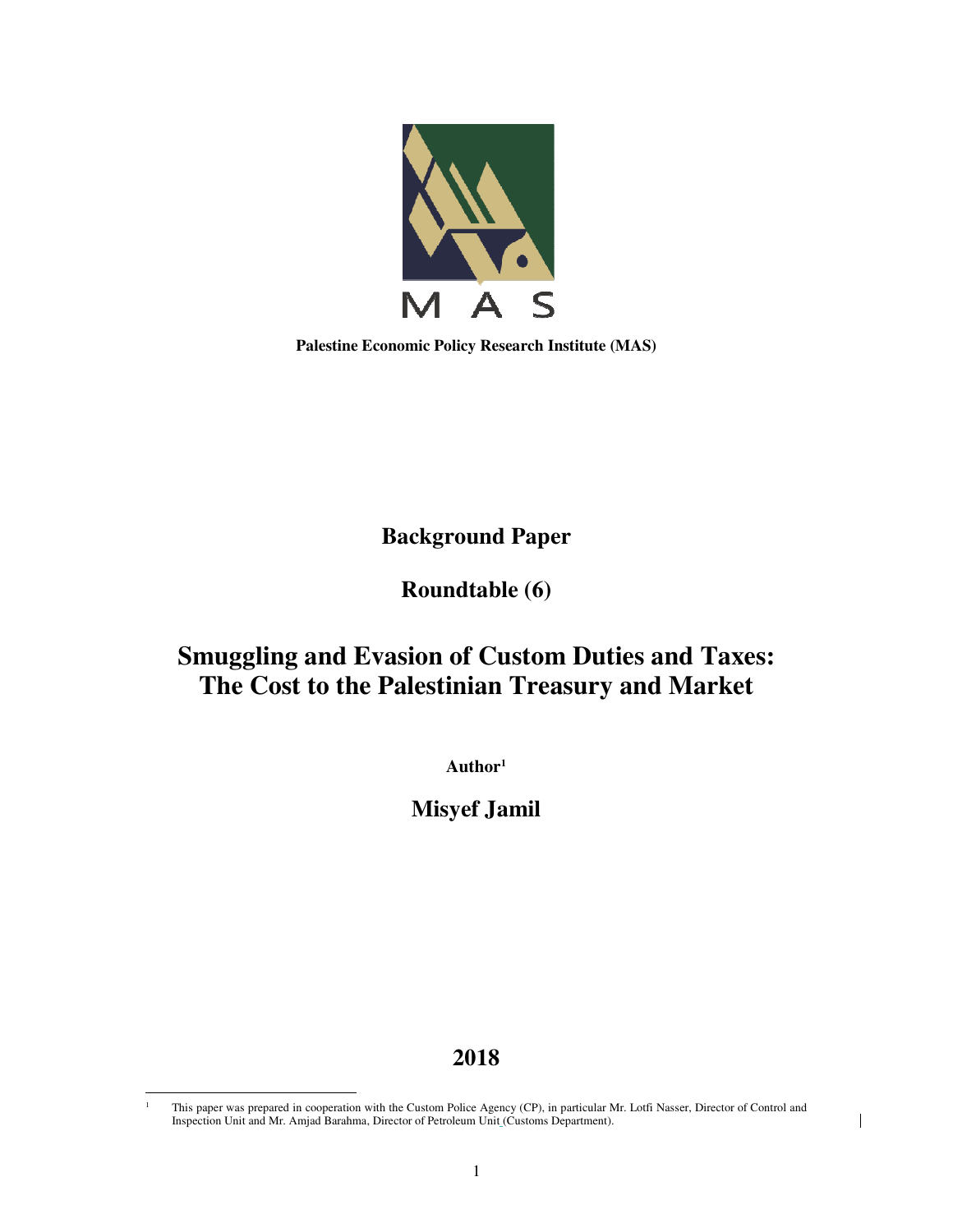#### **Background and rationale**

What renders the topic of this paper highly sensitive and important is two-fold: first, it attempts to examine ways of minimizing the Palestinian Treasury's financial leakages. Second, it examines methods of reducing the adverse effects of smuggling on the Palestinian market.<sup>2</sup> Reducing smuggling helps in cutting the Treasury's deficit, protecting law-abiding taxpayers and establishing fair business competition. There are many sources for trade-related leakages, such as: indirect imports, smuggling of goods from the Israeli market, smuggling of goods (especially cigarettes and tobacco) from the Jordanian market (i.e. shuttle trading), as well as tax evasion through misdeclaration or under-invoicing of goods imported from the Israeli market or from third countries**.**

Different studies, reports and statements by officials of the Palestinian Ministry of Finance (MoF) and the Customs Police (CP) demonstrate that smuggling is on the rise in various geographical regions of Palestine. CP raids are frequently reported on the news showing seized smuggled fuel and foodstuffs, whether expired or edible, from Israel and its settlements. However, in recent years fuel smuggling has become an issue due its significant spread. Evidently, smuggling cases reported by CP reached 5,672 in 2017, while the number reached 5,348 in the first eight months of 2018. Moreover, these figures do not include the many cases that were already resolved before filing them, along with their judicial proceedings. These figures include different types of custom duties and tax evasion cases, whether of goods that enter without import documentation or whose declared values are manipulated, or those that concern tradesmen who evaded taxes or did not register officially. According to CP, smuggling covers a wide range of goods, such as: fuel, tobacco, poultry, dates, agricultural goods and building materials.

Mostly, smuggled goods are either sensitive goods (revenue-generating goods, such as fuels and cigarettes), or essential goods (basic commodities essential for every-day life). Generally speaking, smuggling of goods causes harmful economic and social consequences, including Treasury losses, negative effects on law-abiding taxpayers, and distorting prices in the market, in addition to other ramifications caused by expired goods that reach the market or goods which do not comply with Palestinian standards and specifications.

This part of the paper sheds light on the impact of financial leakages resulting from smuggling and customs duties and tax evasion. Many studies<sup>3</sup> associate these types of leakages with the Paris Protocol on Economic Relations and partial application of its provisions by Israel, especially those pertinent to Palestinian presence at the borders and crossings, the clearing system mechanism, and withholding of Palestinian financial revenues. All these factors have added to the deficit of Palestinian Treasury. The latest MoF report estimated Palestinian trade-related leakages and withheld revenues in 2018 at around USD711 million, some USD120 million of which resulted from the clearing system enforced by the Paris Protocol and falsely declared clearance invoices.<sup>4</sup> These estimates do not include the value of leakages resulting from smuggling unregistered goods from the Israeli or Jordanian markets. An UNCTAD study issued in 2014 estimated the annual value of goods smuggled from the Israeli market at more than USD725 million, translating into more than USD190 million losses for the Palestinian Treasury, in addition to other losses resulting from indirect imports.

Through this Roundtable session, Palestine Economic Policy Research Institute (MAS) aims to focus on the aforementioned two important sources of financial leakages, namely smuggling and customs duties and tax evasion of imported goods especially from the Israeli market. In addition, the paper looks into the reasons behind the spread of this phenomenon, and the associated economic and social risks. The paper also touches upon the noticeable rise in fuel smuggling and the potential reasons for

 $\overline{a}$ 

<sup>&</sup>lt;sup>22</sup> smuggling or custom duties evasion is the illegal transportation of goods that have no official papers, while in the case of tax evasion, goods have fake tax invoices or falsely declared value, or when goods are entered by an unregistered trader. Although different, the drivers of smuggling and evasion are still the same.

<sup>3</sup> STOPPING FISCAL LEAKAGES. The Government of Palestine's report to the Ad Hoc Liaison Committee (AHLC) meeting. September 2018.

<sup>4</sup> UNCTAD studies and reports, multiple years, World Bank, IMF, and MAS reports.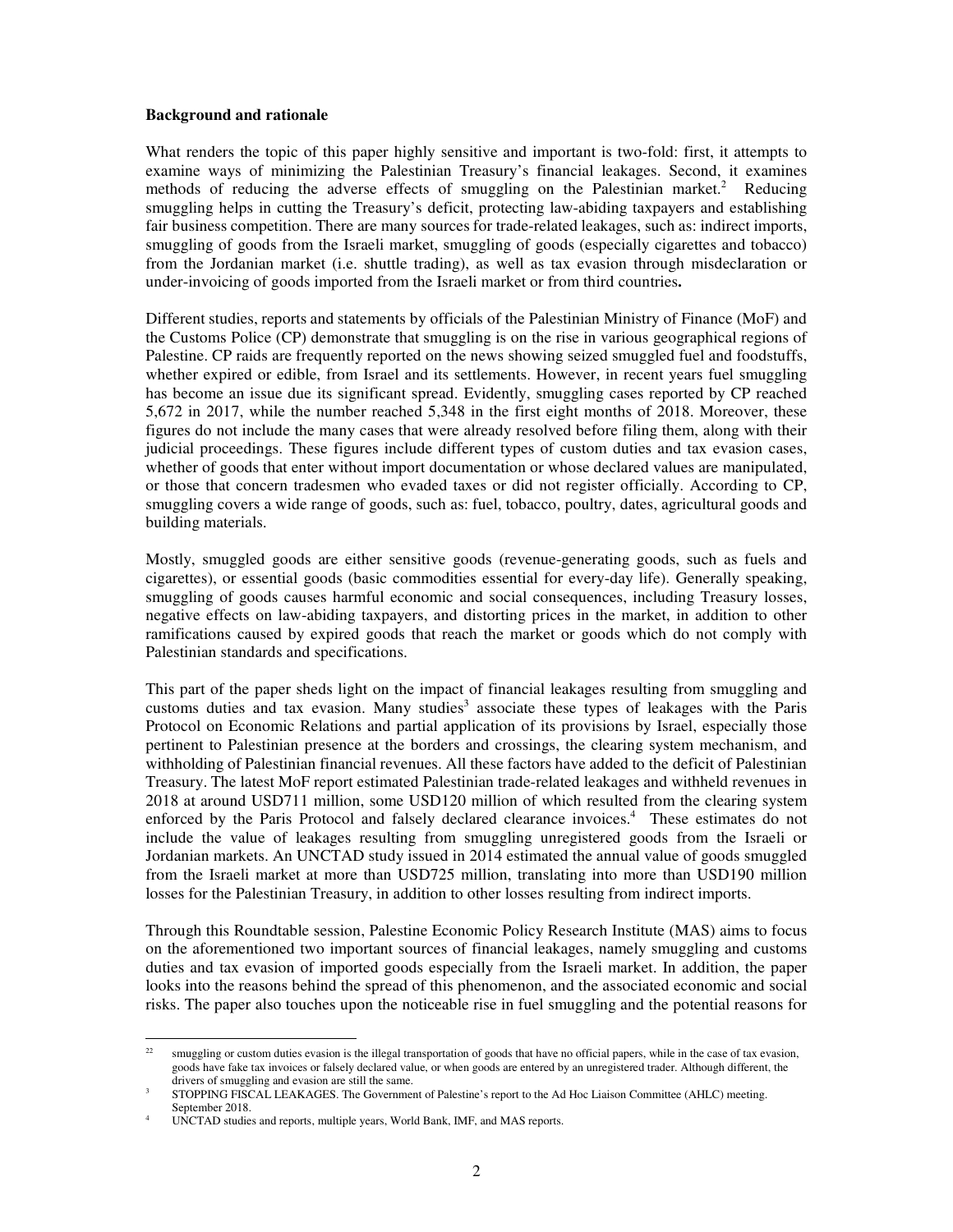its spread lately. Hopefully, the discussion between the specialists and experts will generate recommendations and policies for curbing this phenomenon.

#### **Reasons behind expansion of smuggling**

The absence of Palestinian oversight and control mechanisms over internal crossings and external borders is at the heart of the growing prevalence of customs duties and tax evasion. In addition, Israel's complex security measures cause delays and have led a large portion of Palestinian businesses to favor importing from the Israeli market rather than from other destinations, which has in turn maintained the volume of trade imports from Israel to 75% of foreign trade. This also means that the share of the Israeli market as a source for smuggling has increased. In examining studies addressing this topic, there are several reasons that have exacerbated this phenomenon in Palestine over the years (Alawneh 2002; Sabri 2004; Mousa 2005; Abu Salah 2013; UNCTAD, 2014; 2013; 2012), mainly:

- 1- The weak role of the PNA in the economy coupled with weak oversight mechanisms due to Israel's control over crossing points, stipulated by the Paris Protocol, have negatively affected the implementation of trade and tax policies.
- 2- Poor human and technical capacities of CP in addition to Israel's full control of borders and crossings in Area C, constituting more than 60% of the West Bank's lands, have exacerbated customs evasion and undermined efforts to curb this phenomenon. Taking into account Area B, which is under partial Palestinian control, raises the total area under Israel's control to 82%, i.e. CP has full control over a mere 18% of the West Bank's lands.
- 3- Because of different geographical factors, the West Bank is an attractive environment for smuggling. The West Bank's open borders and settlement infrastructure have created alternative routes through which goods can be transported without passing through the four main crossing points (constructed by Israel and considered illegal by the PNA since they are not within the 1967 borders) on their way into areas under PNA control. According to the IMF report issued in 2012, only 34% of Palestinian goods pass through these four crossings.
- 4- Expansion of settlements: According to CP, 80% of smuggled fuels and poultry come from Israeli settlements.
- 5- The big price difference of cigarettes between Palestine and Jordan has contributed to shuttle smuggling at al-Karameh (King Hussein) bridge crossing especially due to the absence of Palestinian customs controls.
- 6- Old-dated laws which are not enough of a deterrent to combat this crime.
- 7- Other drivers of customs evasion include: illegal profit<sup>5</sup>, disregard of national interest, and the high tax burden of the private sector, especially indirect duties levied on some commodities such as tobacco, cigarettes and diesel. Notwithstanding that custom evasion leads to income tax evasion as well.

In conclusion, many factors contribute to smuggling and tax evasion worldwide, however in the Palestinian case there are two distinct underlying factors: first, the nature of Palestinian-Israeli economic and trade relations, which is a unilateral customs union and open borders from one-side, and the expansion of settlements disconnecting the geographic areas of the West Bank on the other. Second, the lack of Palestinian control over external borders and internal crossings and the lack of Palestinian customs control in Areas C and B.

The Paris Protocol also enforces customs tariffs and indirect taxes that are disproportionate with the size of the Palestinian economy and per capita income. To escape the heavy tax burden, a large portion of private sector institutions resort to smuggling and customs and tax evasion, which help in reducing production costs, increasing profit margins, and eventually helping their products compete with imported products. A World Bank report issued in 2016, estimates that value declarations by importers are 32% lower for imports from a third country, and 23% lower for imports from the Israeli market.

 $\overline{a}$ 

<sup>&</sup>lt;sup>5</sup> Profit on goods that entered the market illegally, i.e. which evaded customs duties and taxes.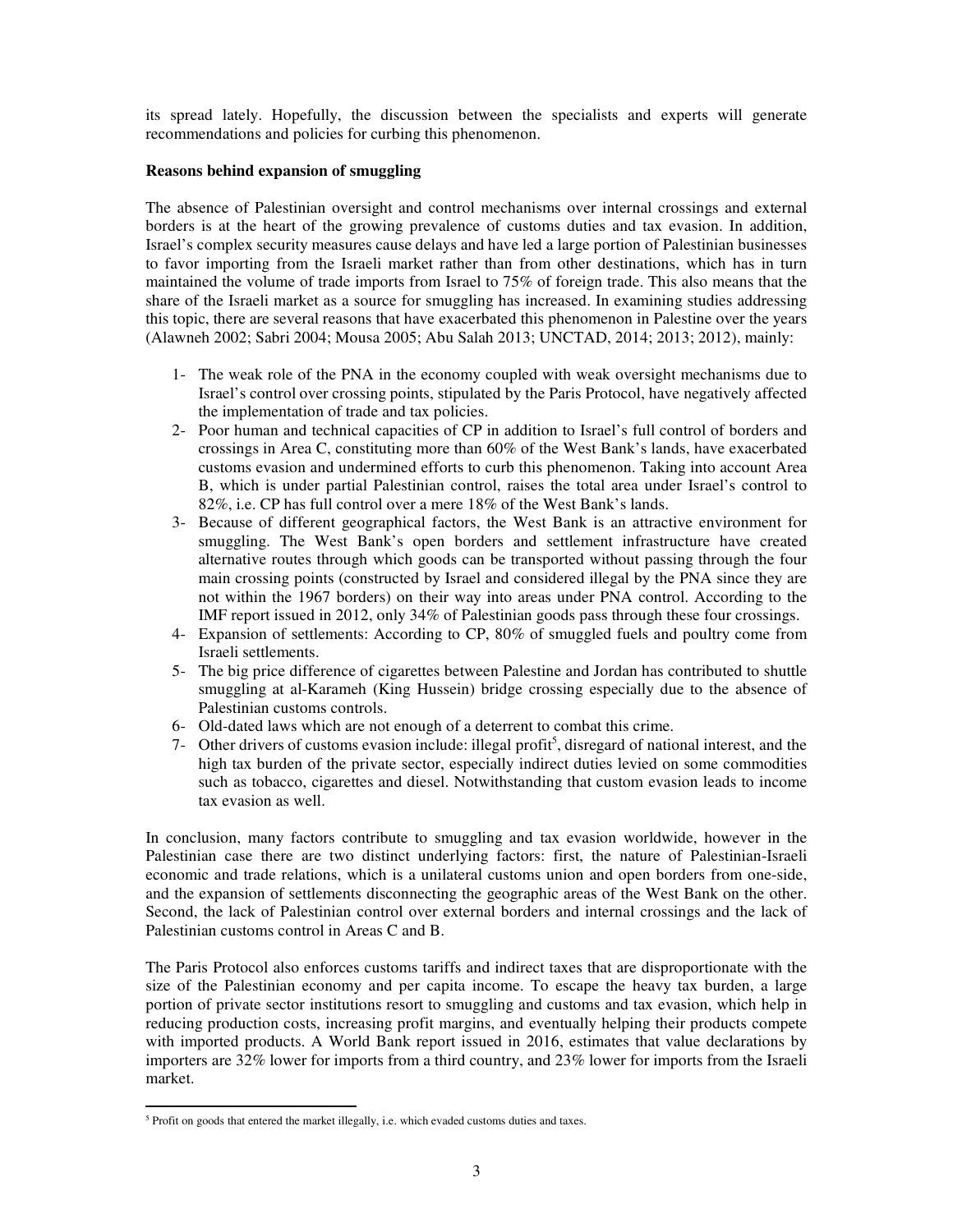#### **Fuels Smuggling- the case of diesel**

Smuggling of diesel from Israel to West Bank's Area C has increased significantly during the last four years. This is ascribed to the price difference between smuggled and legal diesel, the constant rise in fuel prices, complicit smugglers in origin country (Israel), in addition to the previously mentioned causes and factors. Unlicensed fuel stations that sell adulterated diesel are estimated at more than 90, mostly concentrated in the central and southern regions. According to CP, smuggled diesel ranges between 17% and 25% of total consumed fuel in the Palestinian territory (i.e. smuggled diesel accounted for USD120 million per year at minimum in lost revenues). Approximately 60 million liters of diesel are consumed per month. This high rate is alarming, owing to its adverse implications on the Palestinian economy, as it drains Treasury revenues, distorts the market, and creates environmental and health risks, in addition to the losses to the automotive sector due to usage of adulterated diesel that does not conform to standards and specifications.

### **Impact of Using Adulterated Diesel**

First, a major problem (in addition to the crime of smuggling in itself) in the spread of smuggled diesel that does not conform to specifications and standards is that it leads to a decrease in its price. To summarize:

- Smuggled diesel comes from two sources: first, light oil produced in gas fields in Egypt and the Gulf, which is imported to Israel and then mixed with a specific amount of kerosene, to be used in heating and as fuel for hydraulic machines. Second, industrial oil wastes of Israeli factories that are mixed with kerosene. Blending diesel for these uses and with other substances reduces its cost and price, yet this type of diesel is not suitable fuel for motors. However, on the ground, adulterated diesel is smuggled into Area C and sold as motor fuel. The blending is usually done in Atarot industrial zone near Jerusalem, in addition to other areas, known for illegal trade with the PNA market. Then it is smuggled and sold to Palestinian tradesmen for NIS 3 at best, who sell it for around NIS 4. The final price is NIS 2 /liter less than the market price of diesel. Attracted by the lower price, vehicle users are not aware of the consequences of using adulterated diesel. According to the CP, the continuous rise in fuel prices is another driving factor of smuggling.
- Adulterated diesel poses serious environmental and health risks caused by tailpipe emissions, in addition to direct damages to vehicles -using it even for a short period of time can be harmful to vehicles and passengers, raising maintenance and repair costs.
- Some gas stations in Area C are legal, while others are unlicensed filling stations. Owners of some of these filling stations have approached the General Petroleum Authority (GPA) to obtain a license for their stations. However, their attempts did not meet with success because of the stringent licensing measures they had to go through, or for difficulty in fulfilling the license requirements or for other reasons related to the applicable regulations or laws.

### **Enforcement and storage issues**

Lack of Palestinian sovereignty over Area C precludes CP the authority to operate in the area, which undermines controlling and combating efforts. In contrast, enforcement effectiveness in Area A is around 80%, i.e. only 20% of evasion attempts are not caught.<sup>6</sup> Therefore, in areas where CP have no authority and work undercover to avoid any intervention by the Occupation, enforcement is 50% at best (UNCTAD, 2014). Nonetheless, CP with the help with other PNA apparatuses has eliminated a number of random stations. Yet, not much progress has been made because of movement restrictions, and weak coordination with the Israeli side, which affects the effectiveness of combating and controlling measures.

 $\overline{a}$ 

<sup>6</sup> Based on an interview with the CP officials.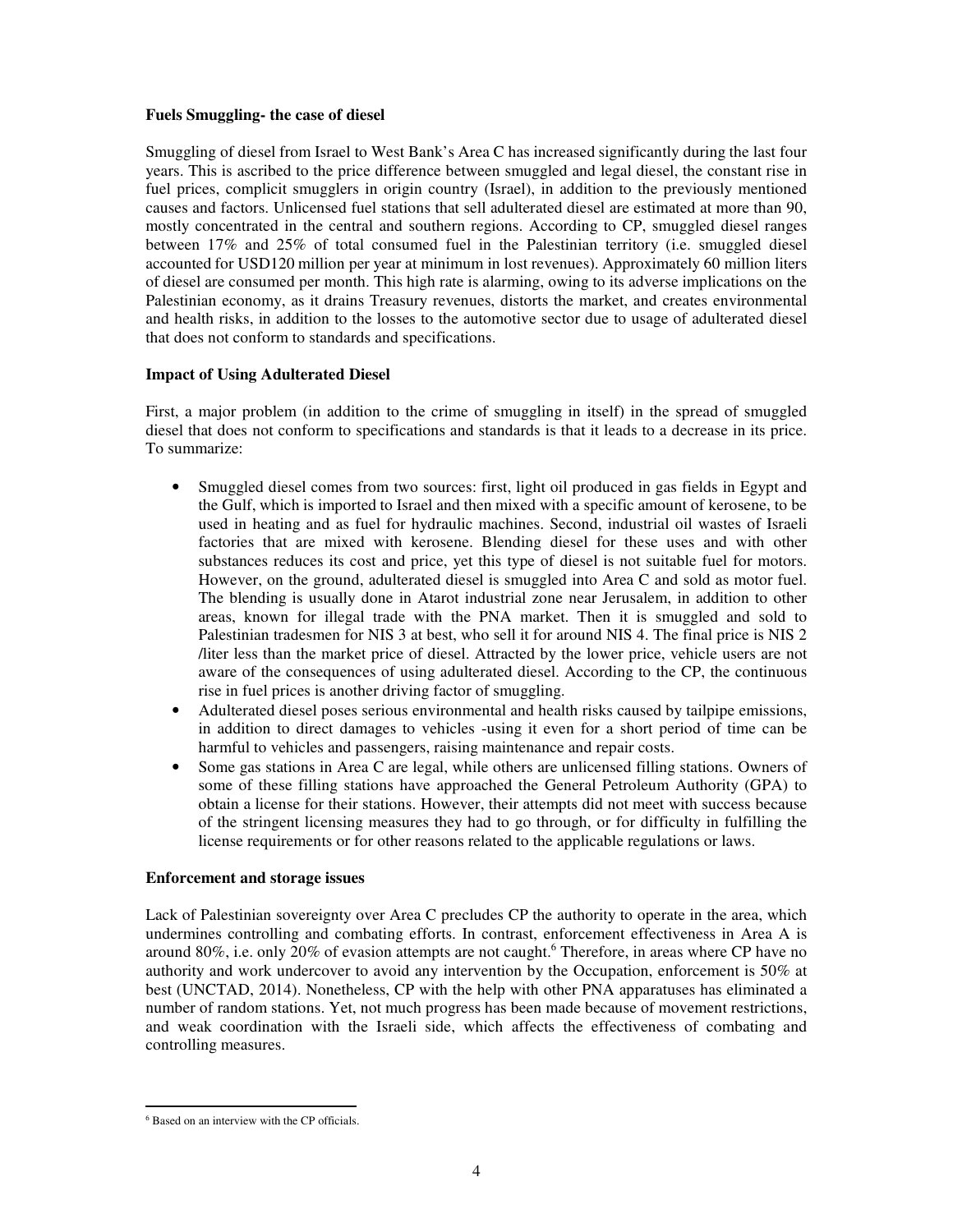In addition, there are a number of logistical impediments to CP work which include: lack of mobile laboratories to check the quantity and quality of fuel carried in tankers in the Palestinian territories, and its conformity to safety standards and specifications, which opens the door for manipulation.<sup>7</sup> In addition, CP suffers from a shortage in warehouses, having currently two warehouses only; the first is located in Ni'leen, administrated by GPA, and has a limited storage capacity. The second is located in Tarqumiya in a rented open yard where a number of CP and GPA offices are constructed. The seizures are unloaded from one tank to another by tankers until they are delivered to GPA, i.e. there are no warehouses or stationery tanks in it.

According to understandings between GPA and Israeli companies, confiscated fuel should be handed over to Israel, and should not be destroyed because of its impact on the environment. In this respect, no mechanism for handing over confiscated goods to the Israeli side was established. Moreover, there is insufficient storage space in CP's warehouses. According to the CP Director of the Control and Inspection Unit, CP hands over confiscated fuels to GPA, which in turn hands it over to Israel, unless it is useable. Finally, protecting CP teams in these areas is another challenge. Many assaults and confrontations with CP teams have been reported, which necessitates enhancing protection measures.

### **Present Needs of CP**

In terms of smuggling, Palestine struggles from specific enabling conditions as mentioned above. Further to this, and although time consuming, the CP must request permissions from Israel to access area B, because currently once smuggled goods are disposed there, it is very difficult to seize them in these areas. To combat evasion in these conditions, require extraordinary administrative procedures and effort, in addition to strong capabilities in terms of number of recruited teams and their efficiency, logistics, level of coordination among the different PNA departments and apparatuses as well as information tracking and analysis mechanisms. Because of the aforementioned shortages and obstacles, smuggling has seen a steady increase. Alerted to this dilemma, the CP increased its personnel from 200 to 700 during the last two and half years, restructured its operations by adding specialized teams and departments, and intensified training and rehabilitation.

All these efforts were not enough. To curb the phenomenon, training should be intensified and sufficient technical and logistical support should be provided for securing warehouses and storage areas, in addition to mobile laboratories and incentivizing CP personnel's work. In addition, there is a need for greater coordination and cooperation among the relevant authorities and for facilitation of CP's work by providing sufficient information.

### **Summary and Questions for Discussion**

 $\overline{a}$ 

Based on the discussion thus far, it has been established that customs duties and tax evasion severely impact the Palestinian society, Treasury and economic development, resulting in a minimum of USD 120 million revenue losses from diesel smuggling, and more than USD 190 million from smuggling of other goods. Saving these resources and stopping other financial leakages, including net lending, could significantly reduce the Palestinian Treasury deficit, not to mention the potential impact of injecting these funds on developing the economy.

Moreover, there are a number of uncontrollable external factors like the Israeli restrictions and limited space for CP operation in some Palestinian areas, which can only be solved through a political and economic framework that nulls the current setup. Also, domestically certain factors can help in curbing this phenomenon, for instance the introduction of relevant policies, interventions and measures.

<sup>7</sup> Poor logistical capabilities make it hard to inspect all tanks and test their loads.